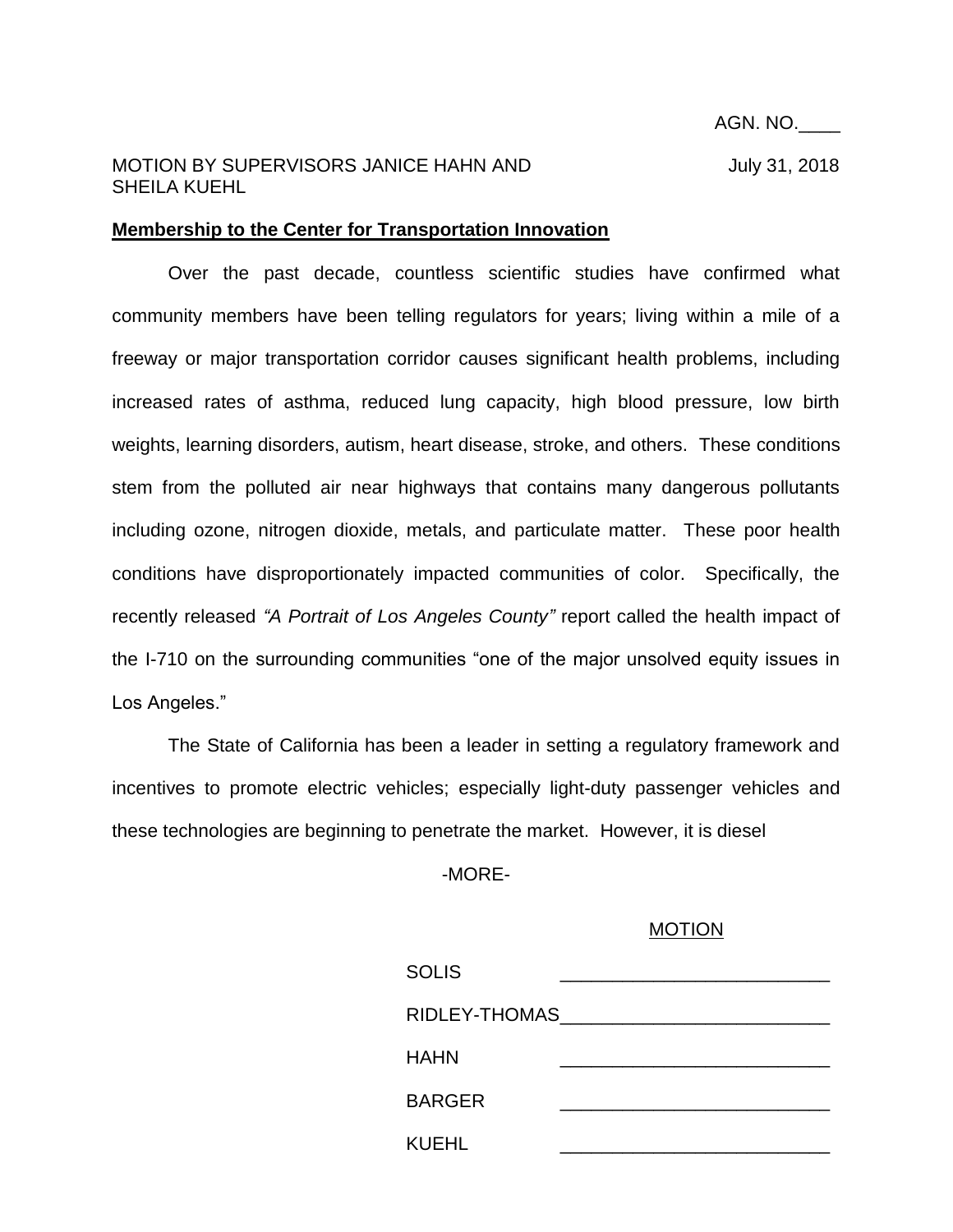particulate from heavy-duty trucks and buses that has been a major culprit of the significant health impacts noted and technological progress in this sector has lagged behind passenger vehicles. A focused and concerted effort to advance zero-emission heavy duty vehicles is critical if we are to achieve our public health and air quality goals and address the serious threat of global climate change.

Los Angeles is ideally suited to be the hub of zero-emission heavy-duty vehicle development and manufacturing in the future as it has the nation's busiest ports, has committed \$120 billion through Measure M to transportation, has the intellectual capital and workforce, and already houses several electric bus manufacturers and other clean vehicle technology companies.

The Los Angeles Cleantech Incubator (LACI) was founded just six years ago but has quickly established itself as a global leader in advancing a new clean economy, having recently been rated as one of the top business incubators in world. In the past six years, LACI has helped over 70 companies raise nearly \$160M in funding, \$220M in revenue, and create nearly 1,700 jobs, primarily in Los Angeles County.

LACI is now launching a new Transportation Electrification Partnership to accelerate transportation electrification and zero emission goods movement over the next ten years in advance of the 2028 Olympics. This collaborative effort includes key government agencies such as the California Air Resources Board, the City of Los Angeles, Metro, and the Ports of Los Angeles and Long Beach, key utilities including Los Angeles Department of Water and Power, Southern California Edison, and Pacific Gas & Electric, vehicle manufacturers such as BMW, Build Your Dreams (BYD), and Tesla, and many other stakeholders from academia and the non-profit sector.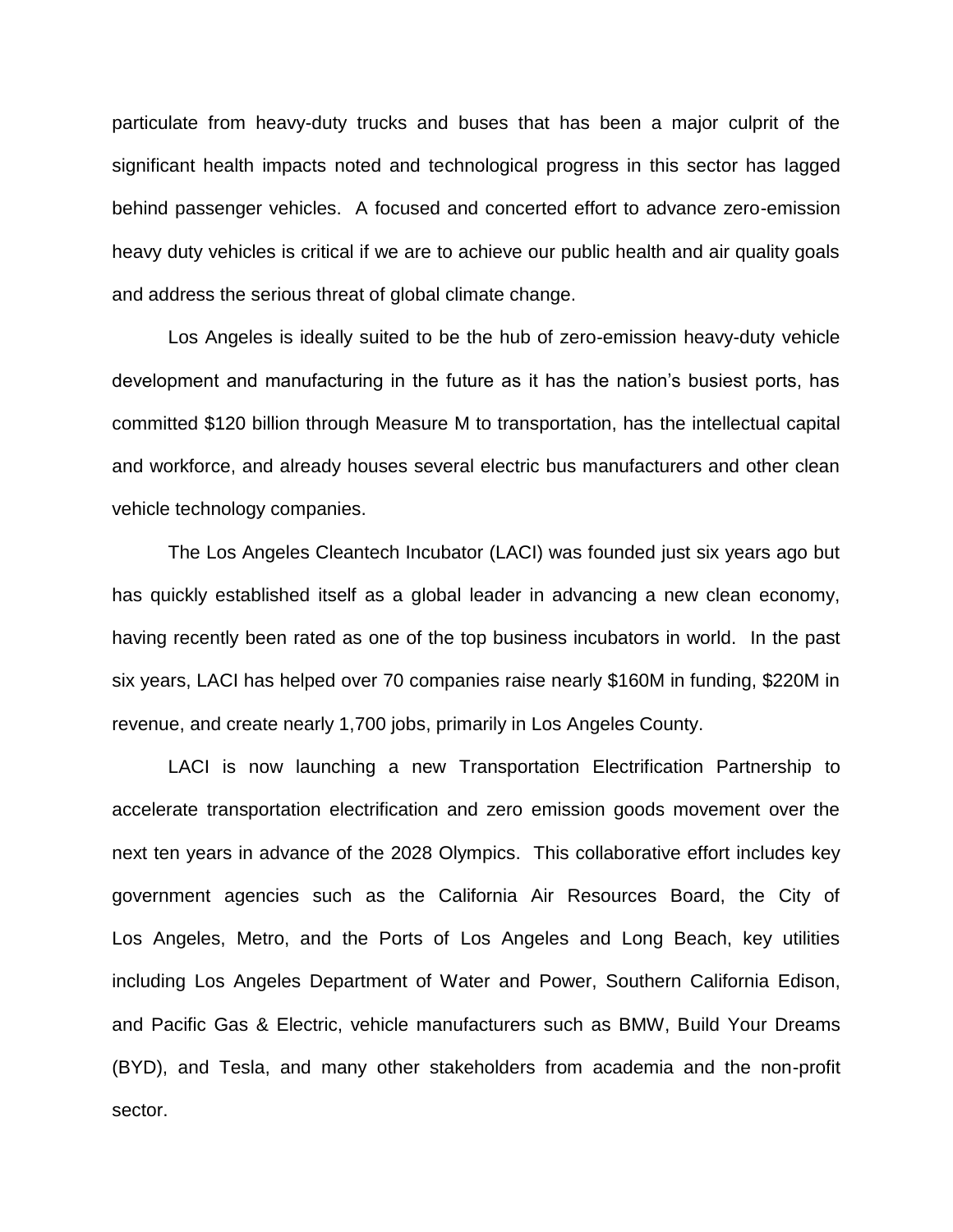The Transportation Electrification Partnership is just now forming and is in the process of creating a zero-emission roadmap that will include the launch of pilots and demonstration projects and establishment of a plan to develop and foster clean vehicle technologies companies here in Los Angeles that will bring cleaner air and good, sustainable wage jobs to our region.

Given the prominent role that the County of Los Angeles has in the health and well-being of our communities as well as in regional efforts to promote workforce and economic development, we have been invited to be a Founding Partner and member of the Leadership Group guiding this program. We must be deeply involved in this effort to ensure that those who are most affected by diesel air pollution from trucks and other heavy equipment are the beneficiaries of clean technology, both from a public health, workforce and economic development perspective.

**WE, THEREFORE, MOVE** that the Board of Supervisors undertake the following actions to support the Los Angeles Cleantech Incubator's Transportation Electrification Partnership:

- 1. Designate Gary Gero, Chief Sustainability Officer, as the County's representative to the Leadership Group of the Center for Transportation Innovation;
- 2. Direct the Office of Sustainability to provide technical support to the County's representative to the Leadership Group in collaboration with County departments, including the Departments of Internal Services, Public Works, and others; and
- 3. Direct the Chief Executive Officer to evaluate and consider identifying onetime funding of \$50,000 for fiscal year (FY) 2018-19, \$100,000 for FY 2019-20, and \$100,000 for FY 2020-21 to fund the Los Angeles